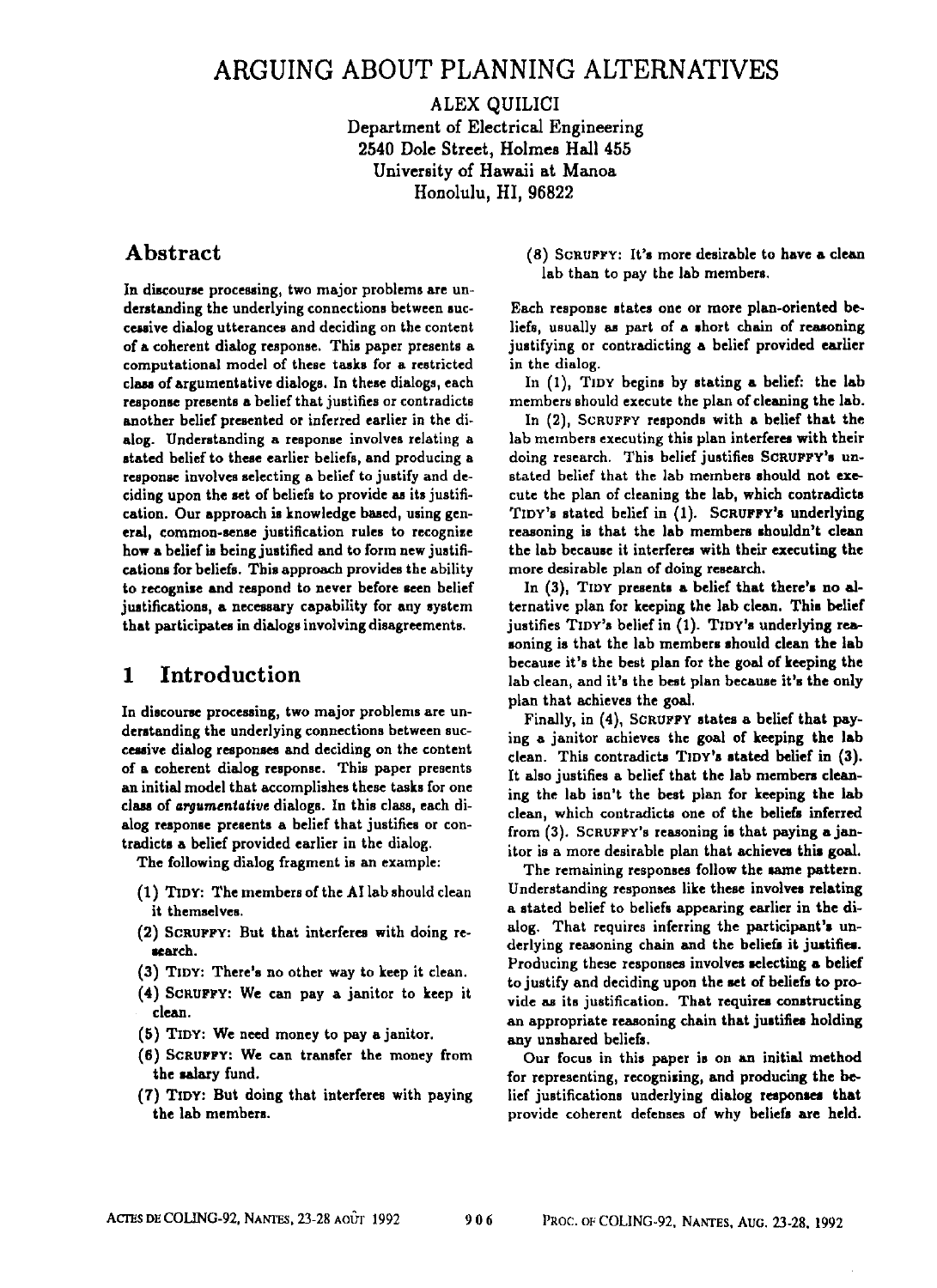The behavior modeled is limited in several significant ways. First, we do not try to recognise when an arguer's response contradicts one of his earlier responses, such as the contradiction between (2) and (8), nor do we try to avoid producing such responses. Second, we do not try to recognise or make use of high-level arguing strategies, such as reductio ed absurdum. Third, we restrict ourselves to a small clam of beliefs involving planning. Finally, we start with representations of beliefs and ignore the linguistic issues involved in turning responses into beliefs. Clearly, all these limitations must eventually be addressed in order to produce a more realistic model of debate. Our belief, however, is that an initial model of the process of rccognising and producing belief justifications is a useful and necessary first step.

# 2 Our Approach

Our approach to these tasks rests on a simple assumption: *Dialog participants justify beliefs with instantialions of general, common-sense justification*  rules. For plan-oriented beliefs, a justification rule corresponds to a planning heuristic that's based solely on structural features of plans in general, not on characteristics of specifc plans themselves.

The first few responses in this dialog illustrate several justification rules. In  $(2)$ , SCRUFFY uses the rule: One reason why a plan shouldn't be ezecuted is *that it conflicts with assenting a more desirable* plan. Similarly, in  $(3)$ , TIDY chains together a pair of these rules: One reason why a *plan should be ezecuted is that it's the best plan for achieving a goal, and One reason why a plan is the best plan for a goal is that* it's the only plan that achieves the goal.

Given our assumption, understanding a response is equivalent to recognising which justification rules were chained together and instantiated to form it, determining which belief to address in a response is equivalent to determining which beliefs in a chain of instantiated justification rules axe not shared, and producing a justification is equivalent to selecting and instantiating justification rules with beliefs from memory.

We make this assumption for two reasons. First, *dialog participants should be able to understand and respond to never before seen belief justifications.*  That suggests applying general knowledge, such as our justification rules, to analyze and produce specific justifications, as that knowledge is likely to be shared by different participants, even if they hold different beliefs about specific courses of action. And second, *dialog parlieipants should abo be able io use*  the same knowledge for different tasks. That suggests that arguments about planning should use the same knowledge as planning itself. The justification rules for plan-oriented beliefs describe knowledge that a planner would also find useful in selecting or constructing new plans.

Our approach differs in two ways from previous models of participating in dialogs. First, these models emphasised *plan recognition:* the task of recognising and inferring the underlying plans and goals of a dialog paxtlcipant [4, 10, 17, 18, 2]. They view utternnces as providing steps in plans (typically by describing goals or actions) and tie them together by inferring an underlying plan. But in an argument not only must the participant's plans and goals be inferred, but alto their underlying *belie/s* about those plans and goals. Our approach suggests a model that infers these beliefs as a natural consequence of trying to understand connections between successive dialog utterances. In contrast, existing approaches to inferring participant beliefs take a stated belief and try to reason about possible justifications for it [12, 9]. Previous models have also tended to view providing a dialog response solely as a part of the question answering process. In contrast, our approach suggests that responses arise as a natural consequence of trying to integrate newly-encountered beliefs with current beliefs in memory, and trying to understand any contradictions that result.

# **3** Justification Rules

The argumentative dialogs we've examined have two types of plan-oriented beliefs: factual and evalustive [1]. Factual beliefs are objective judgements about planning relationships, such as whether a plan has a particular effect or enablement. They represent the planning knowledge held by moat previous plan-understanding and plan-constructing systems. Evaluative beliefs, on the other hand, are subjective judgements about planning relationships, such as whether or not a plan should be executed. Although these beliefs have generally been ignored by previous systems, they are crucial to participating in arguments involving plan-oriented beliefs.

Our assumption is there exists a small set of justification rules for each planning relationship. Each rule is represented as an abstract configuration of planning relationships that, when instantiated, provides a reason for holding a particular belief. For example, the rule that a plan shouldn't be executed if it conflicts with a preferred plan is represented as:

```
IF interferes(occur(P) .occur(P')) AND
favors(occur(P'),occur(P))THEN ought (not (occur(P)))
```
That is, a plan shouldn't be executed if (1) it interferes with another plan, and (2) that plan is preferred to it. Figure 1 lists our current justification rules for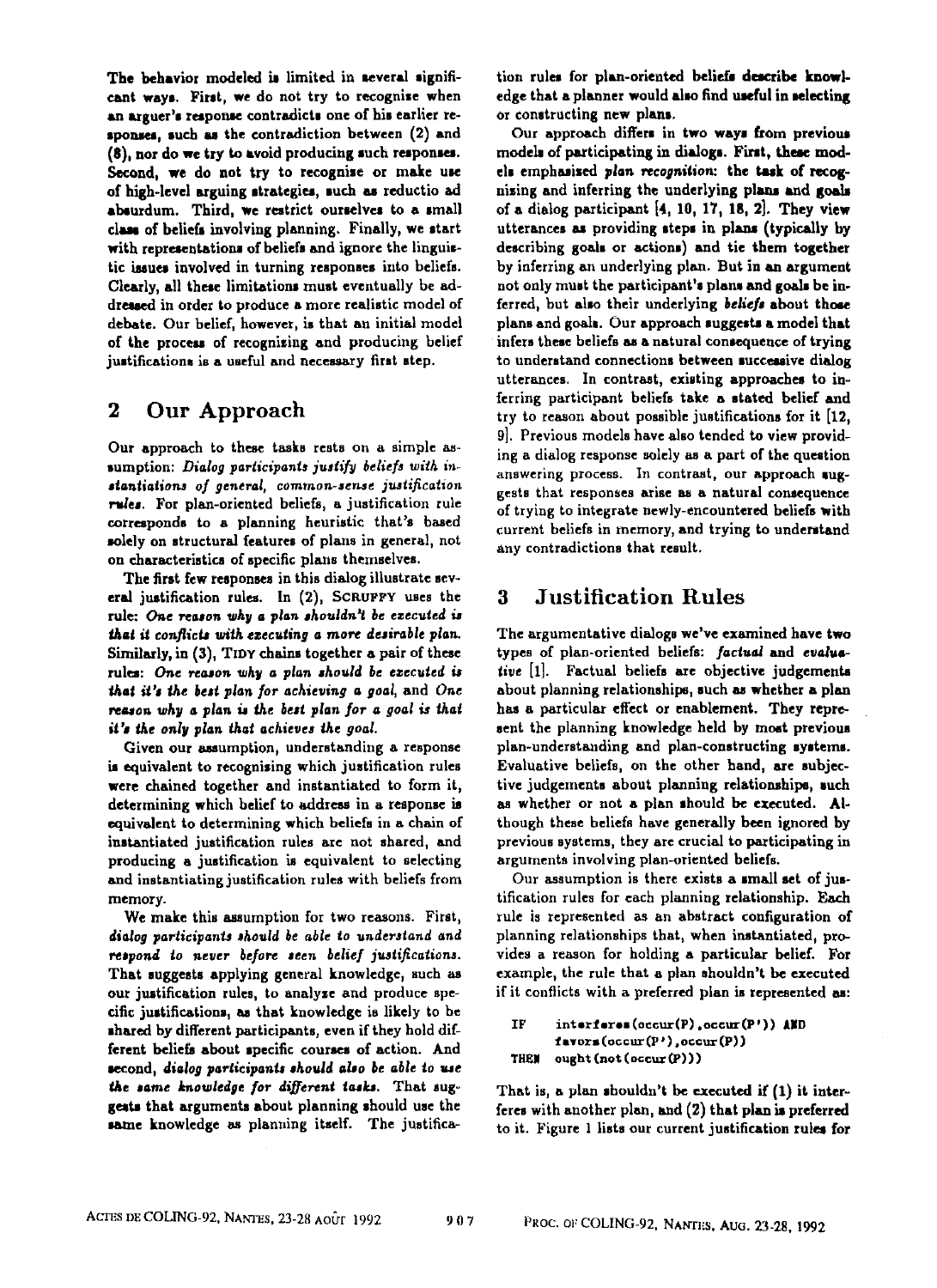Hereous why executing plan  $X$  is desirable:  $X$  is the best plan for  $B$  goal. Executing  $X$  is an enablement for a goal.

Reasons why executing plan X is undesirable: X conflicts with a more desirable plan. **X** has an uadefirable effect. X has an undesirable enablement.

Remons why plan X is the best plan for a goal: X is the only plan that achieves the goal. No plan more desirable than X achieves the goal.

Reasons why plan  $X$  is not the best plan for a goal: X has an unachievable ensblement. X's execution is undesirable. Some more desirable plan achieves the goal.

Reasons why plan  $X$  is more desirable than plan  $Y$ :  $X$  has a desirable effect that  $Y$  doesn't have.  $X$  doesn't have an undesirable effect that  $Y$  has. X doesn't have an undesirable enablement that Y has. Y conflicts with a more desirable plan and X doesn't. X is an enablement of a more desirable plan than Y.  $X$  has an effect more desirable than  $Y$ .

Reasons why achieving goal G is undesirable: The only plan for achieving G is undesirable. Achieving G has an undesirable effect S.

Reasons why achieving goal G is desirable: Achieving G is an enablement for another goal. Not achieving G has an undesirable effect S.

Figure 1: Justification rules.

evaluative beliefs (see  $[13]$  for representational details and criteria for dedding what is a reasonable justification rule). These rules were abstracted from examining a variety of different plan-oriented argumentative dialogs.

The power of these justification rules comes from their generality: A single rule can be instantiated in different ways to provide justifications for different beliefs. In (2), SCRUFFY USes the above rule to justify a belief that the lab members shouldn't clean the lab themselves. In (7), TIDY uses the same rule to justify a belief that the lab members shouldn't transfer money from the salary fund. Here, TIDY's justification is that tranderring the money interferes with the more desirable plan of paying researchers.

# **4** Recognizing Justifications

The process of understanding a dialog response is modeled as a forwar&chaining search for a chain of instantiated justification rules that (1) contains the user's stated belief, and (2) justifies an earlier dialog belief or its negation.

We briefly illustrate this process by showing how SCRUFFY understands TIDY's response in (3). The

input belief is that the lab members cleaning the lab is the only plan that achieves the goal of keeping the lab clean. This belief matches an antecedent in a pair of justification rules, so the process begins by inetantiating these rules, resulting in pair of possible justification chains that contain TIDY's stated belief: (1) the *lab* members cleaning is the best plan for keeping the lab clean because it's the only plan for keeping *the lab clean, and (2) the lab shouldn't be kept clean because the only plan for that goal is the undesirable plan of having the lab members cleaning iL* 

Neither justification directly relates to the dialog, so the next step is to determine which one to pursue further, and whether either can be eliminated from further consideration. Here, the second justification contains a belief that the lab members cleaning the lab is undesirable, which contradicts TIDY's stated belief in  $(1)$ . Applying the heuristic "Discard any *potential justification containing beliefs that contradict the speaker's earlier beliefs"* leaves only the first justification to pursue further. It's consequent in the antecedent of a single justification rule, and instantiating this rule leads to this justification chain: the *lab members should clean the lab because their elear~.*  ing the lab is the best plan for the goal of keeping the *lab clean because it's the only plan for keeping the lab clean.* The justified belief is TIDY's belief in (1), so the process stops.

In general, the understanding process is more complex, since justification rules may not be completely instantiated by a single antecedent, and may therefore need to be further instantiated from beliefs in the dialog context and memory. There also may be many possible chains to pursue even after heuristically discarding some of them, requiring the use of other heuristics to determine which path to follow, such as "Pursue the reasoning chain which contains the most beliefs found in the dialog context."

# **5 Selecting A** Belief To Justify

After recognizing a participant's reasoning chain, it's necessary to select a belief to justify as a response. This task involves determining which beliefs are not shared, and selecting the negation of one of those beliefs to justify.

An intuitive notion of agreement is that a belief is shared if it it's found in memory or can be justified, and it's not shared if its negation is found in memory or can be justified. But this notion is computationally expensive, since it could conceivably in. volve trying to justify all the beliefs in the participant's reasoning chain, as well as their negations. As an alternative, our model determines whether a belief is shared by searching memory for the belief and its negation and, if that fails, applying a small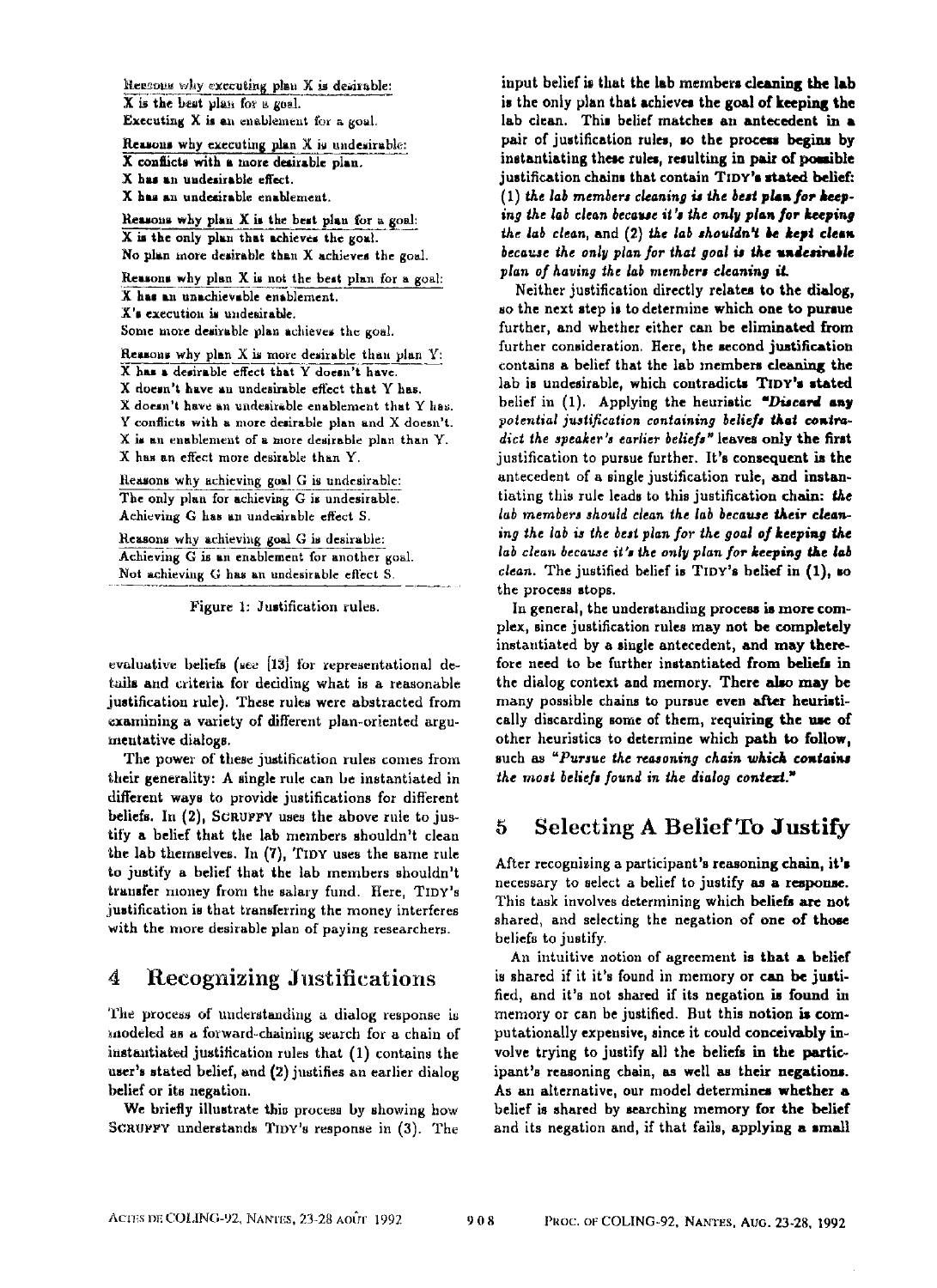set of agreement heuristics. One such heuristic is *"Assume a belief is sassed if a justil~ling* geaera//za*lion is found in memory*". So, for example, if the belief "keep everything clean" is found in memory, the belief "keep the AI lab clean" is considered to be shared. If no agreement heuristic applies, the belief is simply marked as "unknown".

After determining whether each belief in the participant's reasoning chain is shared, the model first searches for an existing justification for an unshared belief's negation. If that fails, it then tries to create a new justification for an unshared belief's negation. And if that fails, it tries to create a new justification for the negation of one of the unknown beliefs. This way existing justifications are presented before an attempt is made to construct new ones. If none of these steps succeed, the assumption is that the reasoning chain is shared, and an attempt is made to form a new justification for the belief it contradicts.

Thus, the belief our model addresses in a response arises from trying to discover whether or not it agrees with another participant's reasoning.

### **6** Forming Justifications

To form a new justification for a belief, our model performs a backward chaining search for a chain of justification rules that justify the given belief and that can be instantiated with beliefs from memory.

We briefly illustrate this process by showing how SCRUPPY forms the response in (2). The belief to justify is that it's not desirable to have the lab members clean the lab. The first step is to instantiate the justification rules that have this belief as their consequent. That results in several possible justifications: (1) there's an *undesirable enablement of cleaning the lab,* (2) there's *an undesirable effecf of cleaning the lab,* or (3) the *lab members cleaning the lab conflicts with a more desirable action.* 

The next step is to try to fully instantiate one of these rules. Applying the heuristic *"Pursue the most instantiafed justification rule"* suggests working on the last rule. Here, SCRUFFY instantiates it with a belief from memory that research is more desirable than cleaning. Once a rule is instantiated, it's necessary to verify that the beliefs it contains are shared. Here, that involves verifying that cleaning conflicts with research. It does, so the instantiated rule can be presented an the response.

In general, the process is more complex than outlined here, since not all of the belief in an iustantiated justification rule may be shared, and there may be several ways to instantiate a particular rule. Those rules containing unknown beliefs require further justification, while those rules containing unshared beliefs can be discarded.

#### 7 Background

The closest related system is ABDUL/ILANA [8], which debated the responsibility and cause for historical events. It focused on the complementary problem of recognizing and providing *episodic* justifications, rather than justifications based on the relationships between different plans.

There are several models for recognising the relationship between argument propositions. Cobea's [5] takes each new belief and checks it for a justification relationship with a subset of the previouslystated beliefs determined through the use of dialog structure and clue words. That model assumes the existence of an *evidence oracle* capable of determining whether a justification relationship holds between any pair of beliefs. Our model implements this oracle for a particular class of planoriented belief justifications. OpEd  $[3]$  recognises bo. lief justifications in editorials about economic planning through the use of argument units, a knowledge structure that can be viewed as complex configurations of justification rules. The approaches are complementary, just as scripts [7] and plans [6, 18] are both useful methods for recognizing the connections between events in a narrative.

Several systems have concentrated on producing belief justifications. Our own earlier work [14, 15,  $16$ ] used a primitive form of justification rules for factual beliefs as a template for producing corrective responses for user misconceptions. Our current model extends this work to use these rules in both understanding and responding, and provides additional rules for evaluative beliefs.

ROMPER [11] provides justifications for beliefs about an object's class or attributes. But it provides these justifications purely by template matching, not by constructing more general reasoning chains.

#### 8 Current Status

We've completely implemented the model discussed in this paper. The program is written in Quintus Prolog and runs on an HP/APOLLO workstation. Its input is a representation for a stated participant belief, and its output is a representation for an appropriate response. It currently includes 30 justification rules and over 400 beliefs about various plans. We've used the program to participate in short argumentative dialogs in two disparate domains: dayto~day planning in the A! lab, and removing and recovering files in UNIX. We're currently using it to experiment with different heuristics for controlling the search process involved in recognising and constructing these reasoning chains.

Our model has several key limitations we are only